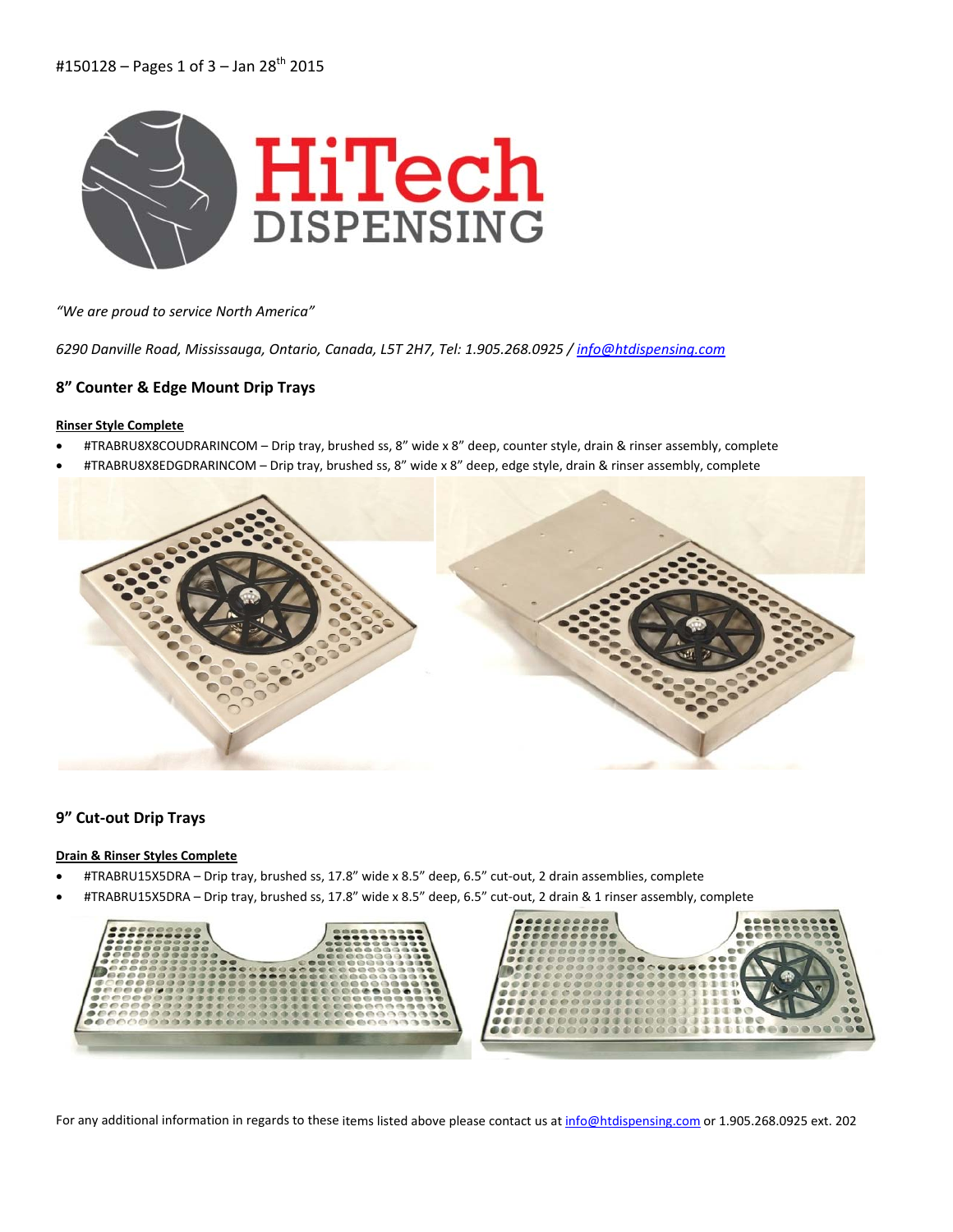

*"We are proud to service North America"*

*6290 Danville Road, Mississauga, Ontario, Canada, L5T 2H7, Tel: 1.905.268.0925 / info@htdispensing.com*

# **7.1" Drip Tray Clamps**

## **Dump, Drain & Rinser Style Complete**

#TRACLACHR40X18DUM – Drip tray, clamp, chrome, 15.8" wide x 7.1" deep, dump style #TRACLACHR40X18DRA – Drip tray, clamp, chrome, 15.8" wide x 7.1" deep, drain assembly #TRACLACHR40X18DRARINCOM – Drip tray, clamp, chrome, 15.8" wide x 7.1" deep, drain & rinser assembly, complete



# **6" & 7.1" Drip Tray Clamps**

## **Dump Style**

#TRACLABLA6X6DUM – Drip tray, clamp, black, plastic, 6" wide x 6" deep, dump style #TRACLABLAWOO6X6DUM – Drip tray, clamp, black, wood, 6" wide x 6" deep, dump style #TRACLABLAPOL30X18DUM – Drip tray, clamp, black, polished ss, 11.8" wide x 7.1" deep, dump style



For any additional information in regards to these items listed above please contact us at info@htdispensing.com or 1.905.268.0925 ext. 202